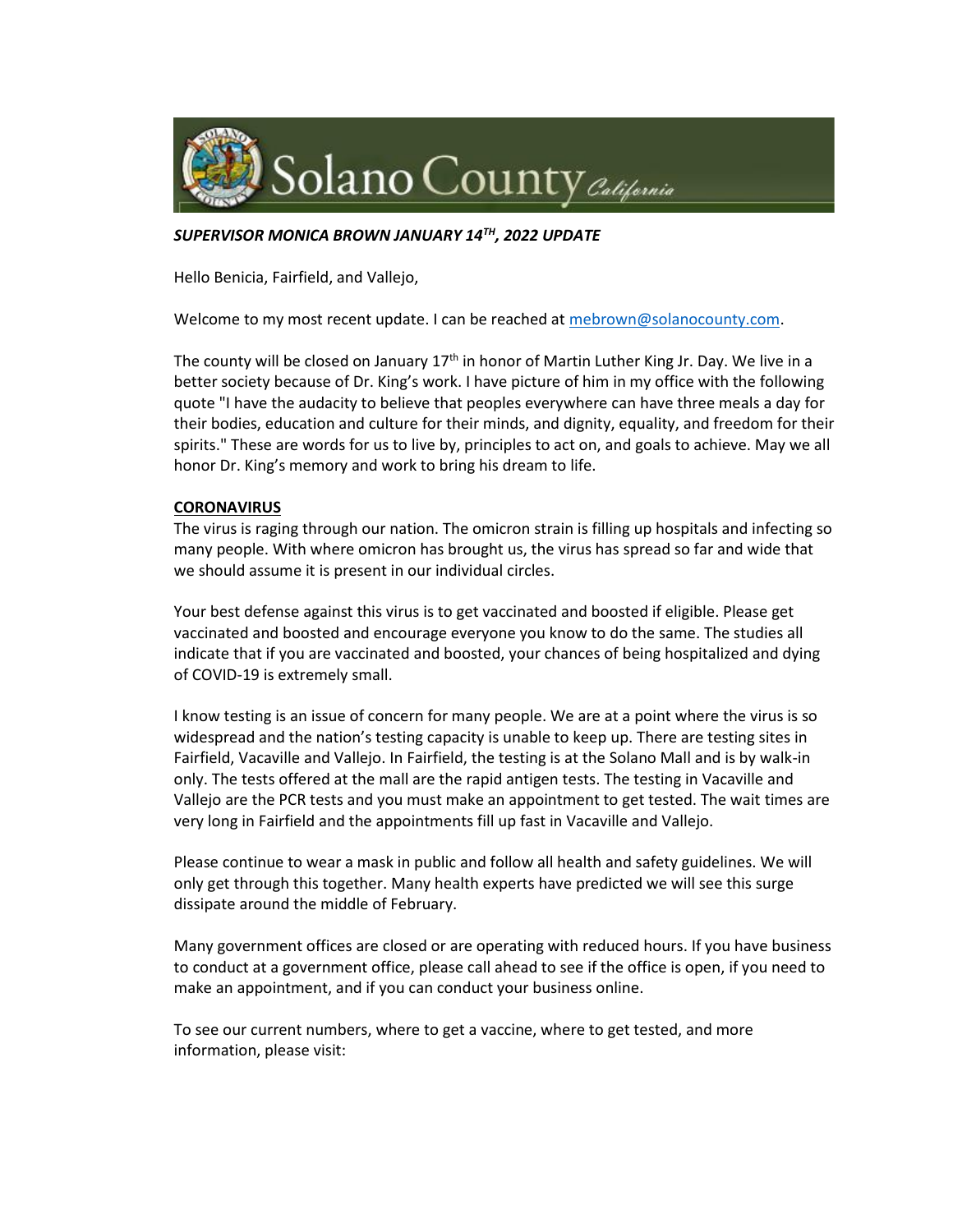[https://doitgis.maps.arcgis.com/apps/MapSeries/index.html?appid=055f81e9fe154da5860257](https://gcc02.safelinks.protection.outlook.com/?url=https%3A%2F%2Fdoitgis.maps.arcgis.com%2Fapps%2FMapSeries%2Findex.html%3Fappid%3D055f81e9fe154da5860257e3f2489d67&data=04%7C01%7C%7C5d21a654af354ea44f7e08d9d796ac18%7C5e7f20ace5f14f838c3bce44b8486421%7C0%7C0%7C637777864403535235%7CUnknown%7CTWFpbGZsb3d8eyJWIjoiMC4wLjAwMDAiLCJQIjoiV2luMzIiLCJBTiI6Ik1haWwiLCJXVCI6Mn0%3D%7C3000&sdata=0F080ZrpkkJoAhvoB10gsoPH2Dp34HjstypsYye576U%3D&reserved=0) [e3f2489d67](https://gcc02.safelinks.protection.outlook.com/?url=https%3A%2F%2Fdoitgis.maps.arcgis.com%2Fapps%2FMapSeries%2Findex.html%3Fappid%3D055f81e9fe154da5860257e3f2489d67&data=04%7C01%7C%7C5d21a654af354ea44f7e08d9d796ac18%7C5e7f20ace5f14f838c3bce44b8486421%7C0%7C0%7C637777864403535235%7CUnknown%7CTWFpbGZsb3d8eyJWIjoiMC4wLjAwMDAiLCJQIjoiV2luMzIiLCJBTiI6Ik1haWwiLCJXVCI6Mn0%3D%7C3000&sdata=0F080ZrpkkJoAhvoB10gsoPH2Dp34HjstypsYye576U%3D&reserved=0)

[https://www.solanocounty.com/depts/ph/coronavirus\\_links/covid\\_19\\_vaccines.asp](https://gcc02.safelinks.protection.outlook.com/?url=https%3A%2F%2Fwww.solanocounty.com%2Fdepts%2Fph%2Fcoronavirus_links%2Fcovid_19_vaccines.asp&data=04%7C01%7C%7C5d21a654af354ea44f7e08d9d796ac18%7C5e7f20ace5f14f838c3bce44b8486421%7C0%7C0%7C637777864403535235%7CUnknown%7CTWFpbGZsb3d8eyJWIjoiMC4wLjAwMDAiLCJQIjoiV2luMzIiLCJBTiI6Ik1haWwiLCJXVCI6Mn0%3D%7C3000&sdata=%2Bk4KClWPvsX%2F4zafx6lxSTxOYyKG8zM4BXfYf1n9toE%3D&reserved=0)

[https://www.solanocounty.com/depts/ph/coronavirus\\_links/faq\\_\\_\\_community\\_testing\\_sites.](https://gcc02.safelinks.protection.outlook.com/?url=https%3A%2F%2Fwww.solanocounty.com%2Fdepts%2Fph%2Fcoronavirus_links%2Ffaq___community_testing_sites.asp&data=04%7C01%7C%7C5d21a654af354ea44f7e08d9d796ac18%7C5e7f20ace5f14f838c3bce44b8486421%7C0%7C0%7C637777864403535235%7CUnknown%7CTWFpbGZsb3d8eyJWIjoiMC4wLjAwMDAiLCJQIjoiV2luMzIiLCJBTiI6Ik1haWwiLCJXVCI6Mn0%3D%7C3000&sdata=PTSr51AIbx6l7K5QZgnNMzu5lwF313XhN0pidb86NX4%3D&reserved=0) [asp](https://gcc02.safelinks.protection.outlook.com/?url=https%3A%2F%2Fwww.solanocounty.com%2Fdepts%2Fph%2Fcoronavirus_links%2Ffaq___community_testing_sites.asp&data=04%7C01%7C%7C5d21a654af354ea44f7e08d9d796ac18%7C5e7f20ace5f14f838c3bce44b8486421%7C0%7C0%7C637777864403535235%7CUnknown%7CTWFpbGZsb3d8eyJWIjoiMC4wLjAwMDAiLCJQIjoiV2luMzIiLCJBTiI6Ik1haWwiLCJXVCI6Mn0%3D%7C3000&sdata=PTSr51AIbx6l7K5QZgnNMzu5lwF313XhN0pidb86NX4%3D&reserved=0)

## **HIGHWAY 37 MEETING**

There will be a meeting about Highway 37 on Tuesday January 25<sup>th</sup> at 5:30 pm. For more information about the meeting and what is being proposed for Highway 37, please visit: [https://dot.ca.gov/caltrans-near-me/district-4/d4-projects/d4-37-corridor-projects/37](https://gcc02.safelinks.protection.outlook.com/?url=https%3A%2F%2Fdot.ca.gov%2Fcaltrans-near-me%2Fdistrict-4%2Fd4-projects%2Fd4-37-corridor-projects%2F37-planning-environmental-linkages&data=04%7C01%7C%7C5d21a654af354ea44f7e08d9d796ac18%7C5e7f20ace5f14f838c3bce44b8486421%7C0%7C0%7C637777864403535235%7CUnknown%7CTWFpbGZsb3d8eyJWIjoiMC4wLjAwMDAiLCJQIjoiV2luMzIiLCJBTiI6Ik1haWwiLCJXVCI6Mn0%3D%7C3000&sdata=MkRSpaURbVGWd6l4xBxwMcoV9Wi%2FznuZp%2FZzLdseWsA%3D&reserved=0) [planning-environmental-linkages](https://gcc02.safelinks.protection.outlook.com/?url=https%3A%2F%2Fdot.ca.gov%2Fcaltrans-near-me%2Fdistrict-4%2Fd4-projects%2Fd4-37-corridor-projects%2F37-planning-environmental-linkages&data=04%7C01%7C%7C5d21a654af354ea44f7e08d9d796ac18%7C5e7f20ace5f14f838c3bce44b8486421%7C0%7C0%7C637777864403535235%7CUnknown%7CTWFpbGZsb3d8eyJWIjoiMC4wLjAwMDAiLCJQIjoiV2luMzIiLCJBTiI6Ik1haWwiLCJXVCI6Mn0%3D%7C3000&sdata=MkRSpaURbVGWd6l4xBxwMcoV9Wi%2FznuZp%2FZzLdseWsA%3D&reserved=0)

### **BENICIA ROAD**

Please click on the link to read the power point concerning the construction of Benicia Road. Last week 111 folks clicked on the site to read what will be happening to the portion of Benicia road from Beach St. to Lemon St. Please send us your thoughts. Please email your comments to [gcvalledares@solanocounty.com](mailto:gcvalledares@solanocounty.com) If you wish to call; call Gladis Valladares at 707-784- 6075. Once the project is started, changes are very expensive to make. If you want the staff to meet with you, please email or call. Construction is scheduled for late Summer or early Fall. I am excited to have this work done. The improvements will enhance the area. I look forward to your

comments. https://www.solanocounty.com/depts/rm/public\_works/engineering\_surveying [division/projects/benicia\\_road\\_complete\\_streets\\_project/default.asp](https://gcc02.safelinks.protection.outlook.com/?url=https%3A%2F%2Fwww.solanocounty.com%2Fdepts%2Frm%2Fpublic_works%2Fengineering_surveying_division%2Fprojects%2Fbenicia_road_complete_streets_project%2Fdefault.asp&data=04%7C01%7C%7C5d21a654af354ea44f7e08d9d796ac18%7C5e7f20ace5f14f838c3bce44b8486421%7C0%7C0%7C637777864403535235%7CUnknown%7CTWFpbGZsb3d8eyJWIjoiMC4wLjAwMDAiLCJQIjoiV2luMzIiLCJBTiI6Ik1haWwiLCJXVCI6Mn0%3D%7C3000&sdata=psqiCKQdSWJq8PcFMMmLD2V%2BVpZ%2FClXKQst%2Bwgh1Cz8%3D&reserved=0)

# **FOOD BANK**

To see where to get food from the food bank near you, you can plug your address into this link: [https://www.foodbankccs.org/find-food/foodbycity/](https://gcc02.safelinks.protection.outlook.com/?url=https%3A%2F%2Fwww.foodbankccs.org%2Ffind-food%2Ffoodbycity%2F&data=04%7C01%7C%7C5d21a654af354ea44f7e08d9d796ac18%7C5e7f20ace5f14f838c3bce44b8486421%7C0%7C0%7C637777864403535235%7CUnknown%7CTWFpbGZsb3d8eyJWIjoiMC4wLjAwMDAiLCJQIjoiV2luMzIiLCJBTiI6Ik1haWwiLCJXVCI6Mn0%3D%7C3000&sdata=29%2B9fi9nE%2FVtv6quRLw2ZJiK5RYMxTgXkbA5PqteLzU%3D&reserved=0)

### **MARE ISLAND**

Congressman John Garamendi invited me to meet with him and the group working to become the developer for Mare Island. I attended this event on Mare Island today and I will go over what information I learned in the next update.

### **JOBS**

SOLANO COUNTY: [https://jobapscloud.com/solano/](https://gcc02.safelinks.protection.outlook.com/?url=https%3A%2F%2Fjobapscloud.com%2Fsolano%2F&data=04%7C01%7C%7C5d21a654af354ea44f7e08d9d796ac18%7C5e7f20ace5f14f838c3bce44b8486421%7C0%7C0%7C637777864403535235%7CUnknown%7CTWFpbGZsb3d8eyJWIjoiMC4wLjAwMDAiLCJQIjoiV2luMzIiLCJBTiI6Ik1haWwiLCJXVCI6Mn0%3D%7C3000&sdata=oYatN%2B49tGCwS%2FR6CZ7UlcgtDxUBAF09ybAH5%2FaUc1Q%3D&reserved=0)

CITY OF BENICIA: [https://agency.governmentjobs.com/benicia/default.cfm](https://gcc02.safelinks.protection.outlook.com/?url=https%3A%2F%2Fagency.governmentjobs.com%2Fbenicia%2Fdefault.cfm&data=04%7C01%7C%7C5d21a654af354ea44f7e08d9d796ac18%7C5e7f20ace5f14f838c3bce44b8486421%7C0%7C0%7C637777864403535235%7CUnknown%7CTWFpbGZsb3d8eyJWIjoiMC4wLjAwMDAiLCJQIjoiV2luMzIiLCJBTiI6Ik1haWwiLCJXVCI6Mn0%3D%7C3000&sdata=buXAHMYOVLHw%2B5yhDQ%2BaD%2BLaB%2BrR1GCDNL%2F0NJFvdMQ%3D&reserved=0)

CITY OF FAIRFIELD JOBS: [https://www.governmentjobs.com/careers/fairfield](https://gcc02.safelinks.protection.outlook.com/?url=https%3A%2F%2Fwww.governmentjobs.com%2Fcareers%2Ffairfield&data=04%7C01%7C%7C5d21a654af354ea44f7e08d9d796ac18%7C5e7f20ace5f14f838c3bce44b8486421%7C0%7C0%7C637777864403535235%7CUnknown%7CTWFpbGZsb3d8eyJWIjoiMC4wLjAwMDAiLCJQIjoiV2luMzIiLCJBTiI6Ik1haWwiLCJXVCI6Mn0%3D%7C3000&sdata=gaXbfVNC%2FCeYHb54xsGt8OznAGt7NsyBSkAVbI5lkHI%3D&reserved=0)

CITY OF VALLEJO JOBS: [https://www.governmentjobs.com/careers/vallejo](https://gcc02.safelinks.protection.outlook.com/?url=https%3A%2F%2Fwww.governmentjobs.com%2Fcareers%2Fvallejo&data=04%7C01%7C%7C5d21a654af354ea44f7e08d9d796ac18%7C5e7f20ace5f14f838c3bce44b8486421%7C0%7C0%7C637777864403535235%7CUnknown%7CTWFpbGZsb3d8eyJWIjoiMC4wLjAwMDAiLCJQIjoiV2luMzIiLCJBTiI6Ik1haWwiLCJXVCI6Mn0%3D%7C3000&sdata=yOd7KARIsbjuzrJbYbRt65mARgckXabW13iHKGrK7JM%3D&reserved=0)

BENICIA SCHOOL DISTRICT: [https://www.edjoin.org/Home/Jobs?districtID=874&catID=0](https://gcc02.safelinks.protection.outlook.com/?url=https%3A%2F%2Fwww.edjoin.org%2FHome%2FJobs%3FdistrictID%3D874%26catID%3D0&data=04%7C01%7C%7C5d21a654af354ea44f7e08d9d796ac18%7C5e7f20ace5f14f838c3bce44b8486421%7C0%7C0%7C637777864403535235%7CUnknown%7CTWFpbGZsb3d8eyJWIjoiMC4wLjAwMDAiLCJQIjoiV2luMzIiLCJBTiI6Ik1haWwiLCJXVCI6Mn0%3D%7C3000&sdata=dYcXDCGvBh1OQrIKv3osdTqxb2djL470qjL0nQ7SgVQ%3D&reserved=0)

FAIRFIELD-SUISUN UNIFIED SCHOOL DISTRICT: [https://www.edjoin.org/fsusd](https://gcc02.safelinks.protection.outlook.com/?url=https%3A%2F%2Fwww.edjoin.org%2Ffsusd&data=04%7C01%7C%7C5d21a654af354ea44f7e08d9d796ac18%7C5e7f20ace5f14f838c3bce44b8486421%7C0%7C0%7C637777864403535235%7CUnknown%7CTWFpbGZsb3d8eyJWIjoiMC4wLjAwMDAiLCJQIjoiV2luMzIiLCJBTiI6Ik1haWwiLCJXVCI6Mn0%3D%7C3000&sdata=Z7R4A%2FxWdVBq0%2BBjqyEuAJZjFc5b0rpLf6pi0mYlpTs%3D&reserved=0)